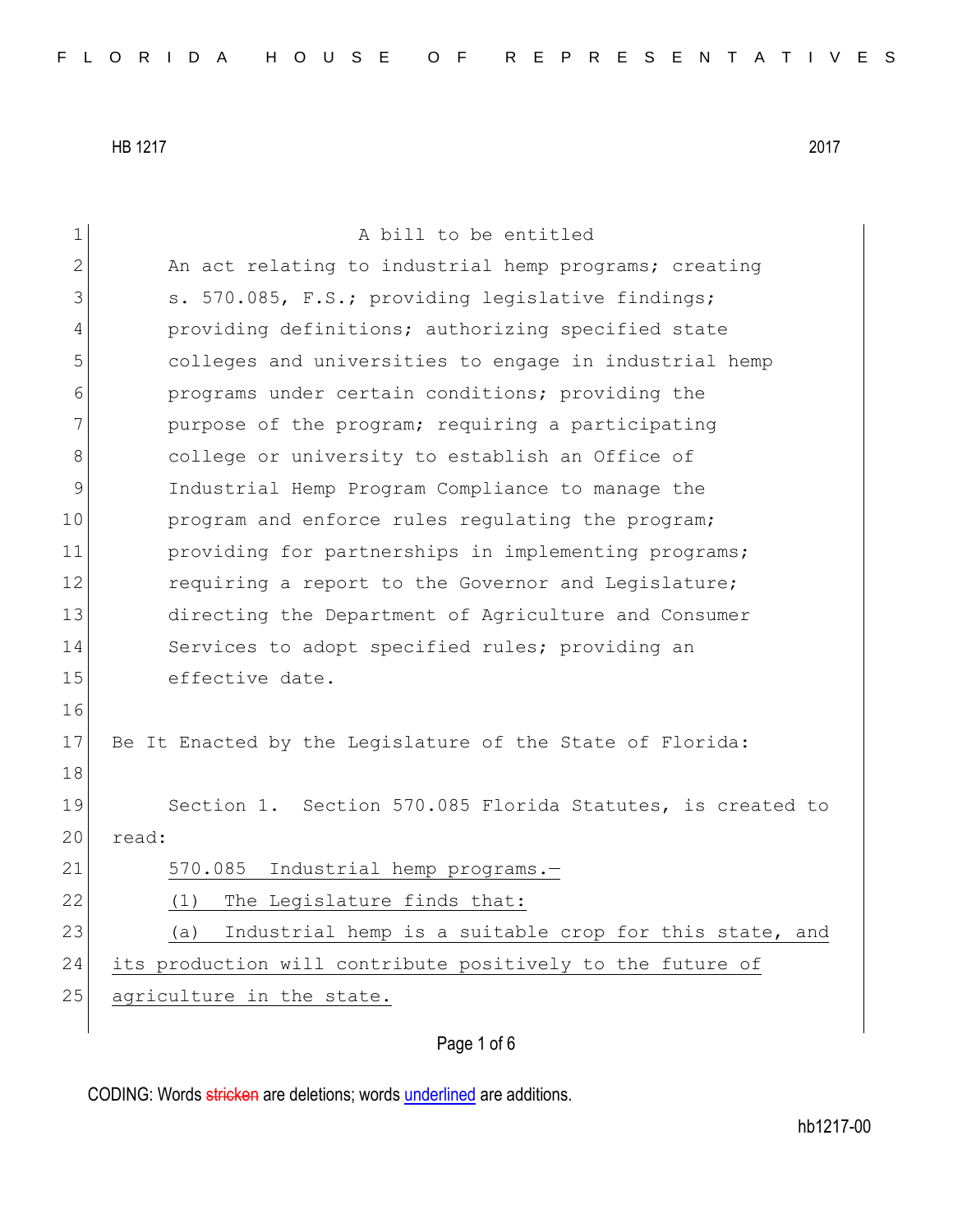26 (b) The infrastructure needed to process industrial hemp 27 will increase business opportunities and new jobs in communities 28 throughout the state. 29 (c) As a food crop, industrial hemp seeds and oil produced 30 from the seeds have high nutritional value, including healthy 31 fats and proteins. 32 (d) As a fiber crop, industrial hemp can be used in the 33 manufacture of products such as clothing, building supplies, and 34 animal bedding. 35 (e) As a fuel crop, industrial hemp seeds can be processed 36 into biodiesel and stalks can be pelletized or flaked for 37 burning or processed for cellulosic ethanol. 38 (f) The production of industrial hemp can play an 39 important role in farm land management as part of a crop 40 rotation system. 41 (2) As used in this section, the term: 42 (a) "Industrial hemp" means the plant *Cannabis sativa L.* 43 and any part of such plant, whether growing or not, with a 44 delta-9 tetrahydrocannabinol concentration of not more than 0.3 45 percent on a dry-weight basis. Industrial hemp includes products 46 imported under the Harmonized Tariff Schedule, 2013, of the 47 United States International Trade Commission, including hemp 48 seed per subheading 1207.99.03, hemp oil per subheading 49 1515.90.80, oilcake per subheading 2306.90.01, true hemp per 50 heading 5302, true hemp yarn per subheading 5308.20.00, and

### Page 2 of 6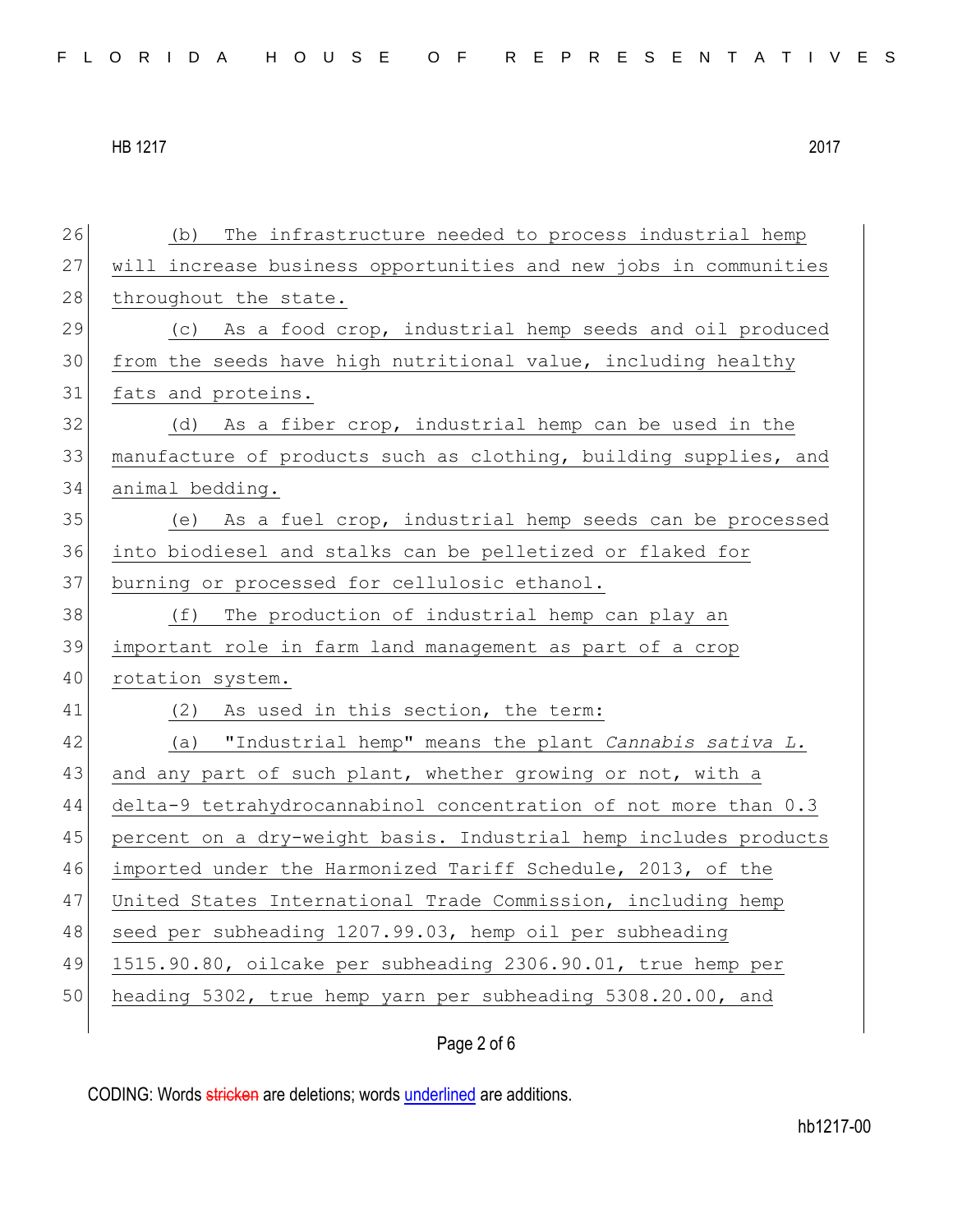| 51 | woven fabrics of true hemp fibers per subheading 5311.00.40. A   |
|----|------------------------------------------------------------------|
| 52 | plant that meets the definition of "industrial hemp" under this  |
| 53 | subsection is not "cannabis" as defined in chapter 893.          |
| 54 | (b) "Industrial hemp project" means a project associated         |
| 55 | with an industrial hemp program that includes any aspect of      |
| 56 | research, cultivation, harvesting, processing, testing,          |
| 57 | marketing, commercial sales, and uses of approved industrial     |
| 58 | hemp agricultural, industrial, and commercial products.          |
| 59 | (c) "Qualified program personnel" means persons certified        |
| 60 | by the Office of Industrial Hemp Program Compliance to work on   |
| 61 | an industrial hemp project. At a minimum, a person applying for  |
| 62 | certification must be 18 years of age or older, pass a criminal  |
| 63 | background check, and be either employed by or enrolled in the   |
|    |                                                                  |
| 64 | college or university.                                           |
| 65 | (3) Any college or university in the state that has a            |
| 66 | college of agriculture, upon approval by its board of trustees,  |
| 67 | may engage in an industrial hemp program consistent with this    |
| 68 | section and all other state and federal laws.                    |
| 69 | Subject to an affirmative vote of the board of<br>(4)            |
| 70 | trustees of a college or university specified in subsection (3), |
| 71 | an industrial hemp program shall be established at that college  |
| 72 | or university. The purpose of the program is to conduct projects |
| 73 | related to the research, cultivation, harvesting, processing,    |
| 74 | testing, marketing, commercial sales, and uses of industrial     |
| 75 | hemp and to identify rural areas of the state that would benefit |

Page 3 of 6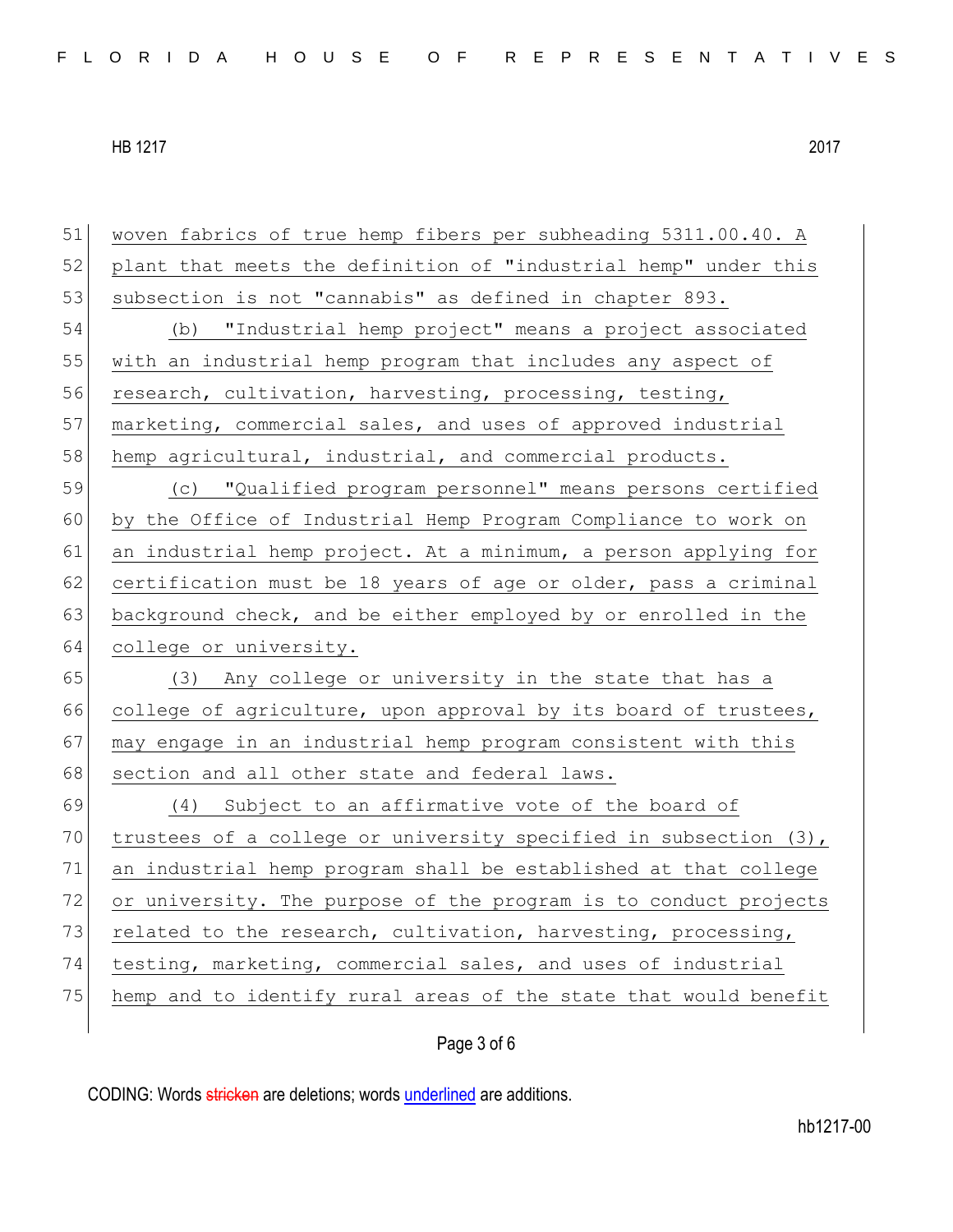| 76  | from the commercialization of industrial hemp.                   |
|-----|------------------------------------------------------------------|
| 77  | (5) In implementing an industrial hemp program, the              |
| 78  | college or university shall establish an Office of Industrial    |
| 79  | Hemp Program Compliance. The office shall manage the program and |
| 80  | enforce rules regulating the program consistent with rules       |
| 81  | adopted by the department. The college or university shall adopt |
| 82  | rules to ensure the proper operation and security of the         |
| 83  | program. At a minimum, the rules must:                           |
| 84  | (a) Designate the physical location of the industrial hemp       |
| 85  | project facility. Areas must be designated within the facility   |
| 86  | as general access or limited access. An area where industrial    |
| 87  | hemp is cultivated, processed, stored, or packaged, or where     |
| 88  | industrial hemp research is conducted, must be designated as     |
| 89  | limited access. Access to limited-access areas is restricted to  |
| 90  | qualified program personnel and authorized visitors accompanied  |
| 91  | at all times by qualified program personnel. All other areas of  |
| 92  | the project facility may be designated as general access and     |
| 93  | open to authorized visitors accompanied or not accompanied by    |
| 94  | qualified program personnel.                                     |
| 95  | (b) Establish minimum security standards for the growing,        |
| 96  | handling, and processing of industrial hemp, including:          |
| 97  | 1. Lawful growing, planting, treating, fertilizing,              |
| 98  | pruning, and tending hemp plants.                                |
| 99  | Biotracking and testing industrial hemp plants to<br>2.          |
| 100 | ensure that all samples comply with the chemical properties      |
|     |                                                                  |

# Page 4 of 6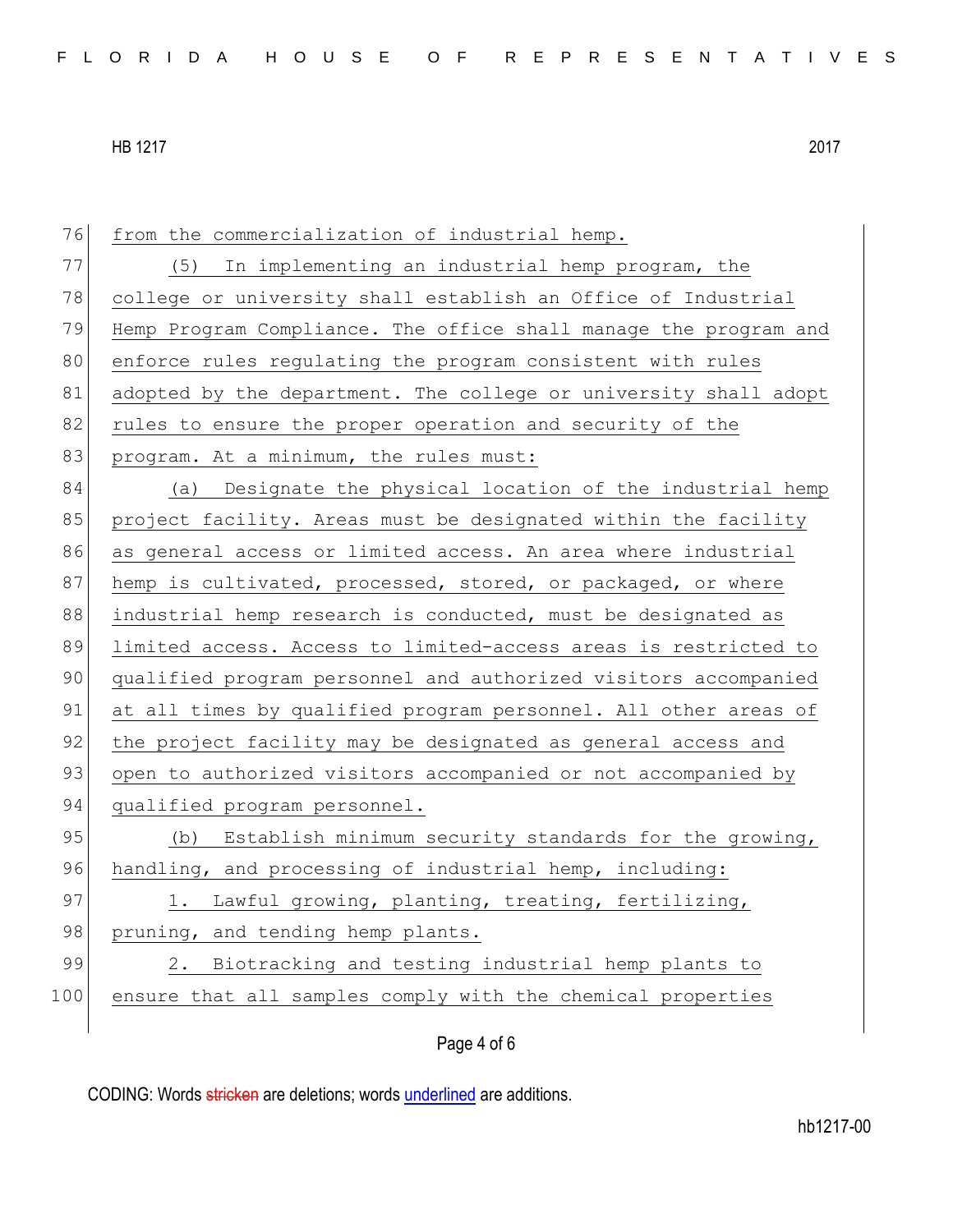| 101 | defined in paragraph (2)(a).                                     |
|-----|------------------------------------------------------------------|
| 102 | 3. Processing and disposal requirements for any waste            |
| 103 | containing any hemp material that does not meet the standards    |
| 104 | defined in paragraph (2) (a).                                    |
| 105 | 4. Storage, processing, product development, and                 |
| 106 | transportation requirements for hemp material.                   |
| 107 | 5. Packaging, labeling, and tracking requirements for hemp       |
| 108 | material.                                                        |
| 109 | Facilitate coordination with state and local law<br>(C)          |
| 110 | enforcement agencies to ensure the program complies with this    |
| 111 | section and other state and federal laws.                        |
| 112 | (d)<br>Establish a seed-to-product testing program and           |
| 113 |                                                                  |
|     | research protocols to ensure the proper chemical composition and |
| 114 | labeling of hemp material.                                       |
| 115 | (6) (a) To the fullest extent feasible, an industrial hemp       |
| 116 | program shall be financed through private resources. A college   |
| 117 | or university that implements an industrial hemp program         |
| 118 | pursuant to this section shall pursue and develop partnerships   |
| 119 | with private investors that demonstrate successful               |
| 120 | entrepreneurial experience with industrial hemp and that are     |
| 121 | interested in participating in the industrial hemp program.      |
| 122 | These partnerships shall be structured to minimize any risk to   |
| 123 | the college or university and to maximize the effectiveness of   |
| 124 | the program.                                                     |
| 125 | To the fullest extent feasible, industrial hemp<br>(b)           |
|     | Page 5 of 6                                                      |
|     |                                                                  |